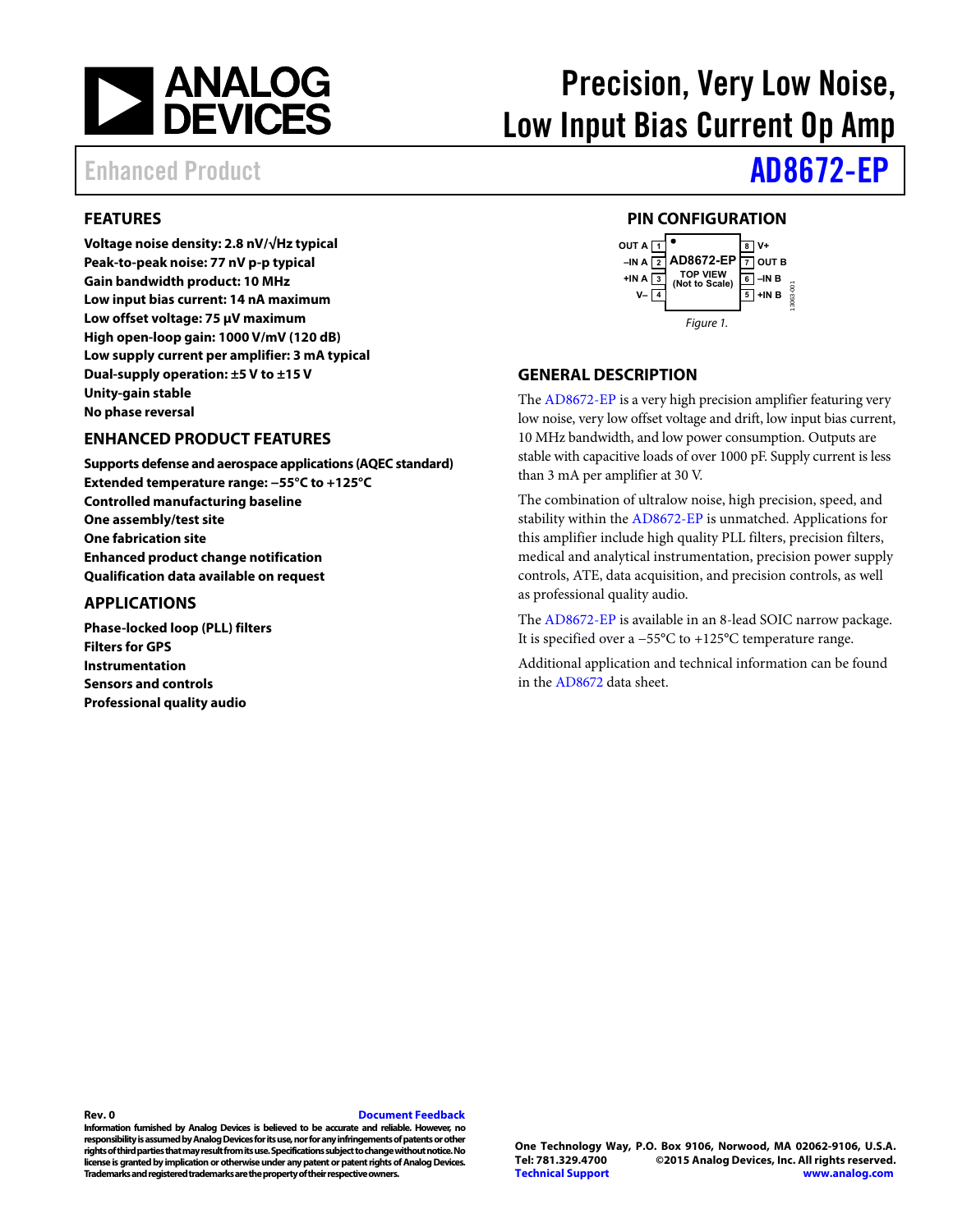# **TABLE OF CONTENTS**

## <span id="page-1-0"></span>**REVISION HISTORY**

9/15-Revision 0: Initial Version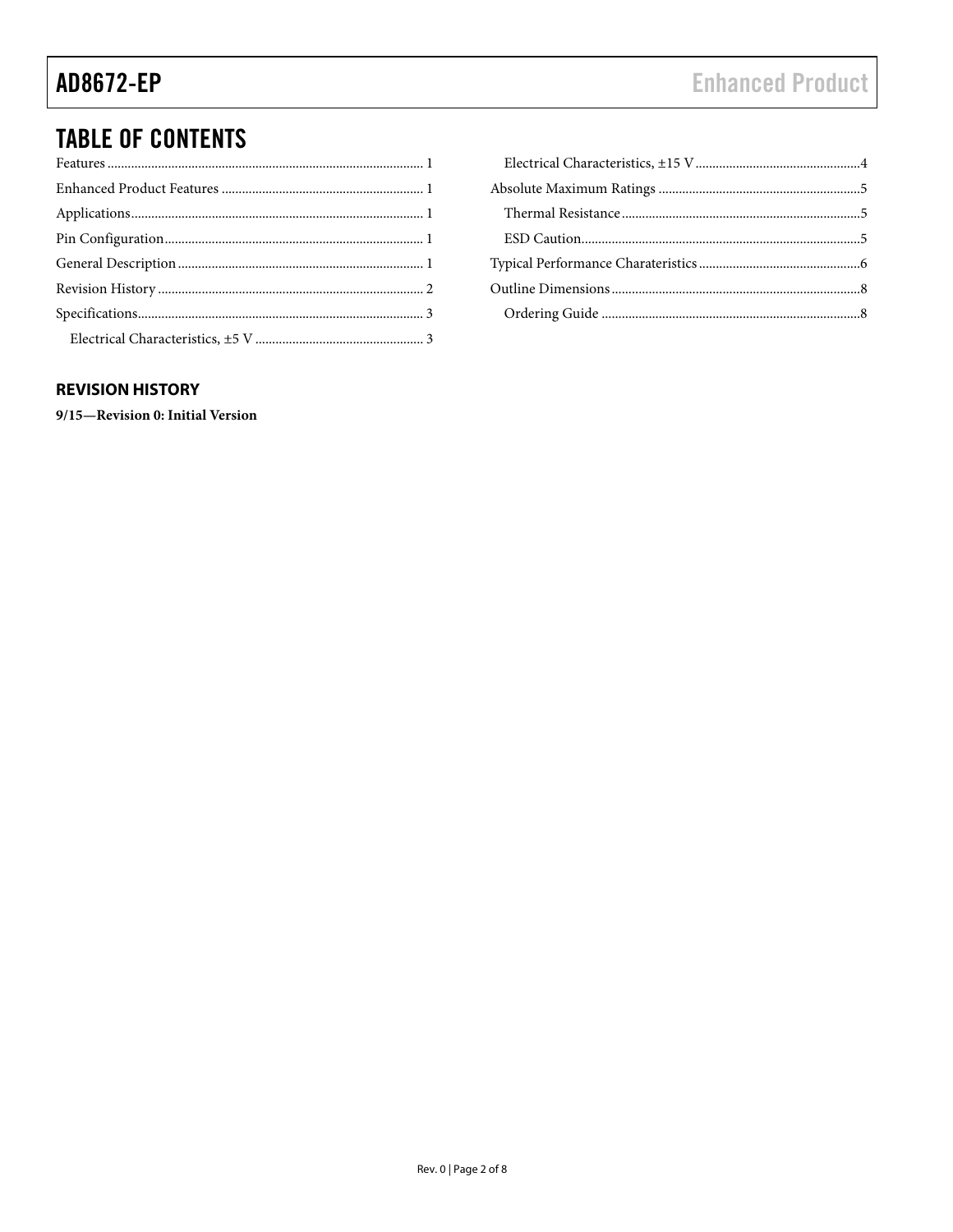# <span id="page-2-0"></span>**SPECIFICATIONS**

## <span id="page-2-1"></span>**ELECTRICAL CHARACTERISTICS, ±5 V**

 $\rm V_{\rm SY}$  = ±5.0 V, V $\rm C_M$  = 0 V, T $\rm A$  = 25°C, unless otherwise specified.

## **Table 1.**

| <b>Parameter</b>              | Symbol                   | <b>Test Conditions/Comments</b>                     | Min    | <b>Typ</b> | Max    | Unit               |
|-------------------------------|--------------------------|-----------------------------------------------------|--------|------------|--------|--------------------|
| <b>INPUT CHARACTERISTICS</b>  |                          |                                                     |        |            |        |                    |
| Offset Voltage                | Vos                      |                                                     |        | 20         | 75     | μV                 |
|                               |                          | $-55^{\circ}$ C < T <sub>A</sub> < $+125^{\circ}$ C |        | 30         | 125    | μV                 |
| Offset Voltage Drift          | $\Delta V_{OS}/\Delta T$ | $-55^{\circ}$ C < T <sub>A</sub> < $+125^{\circ}$ C |        | 0.3        | 0.8    | µV/°C              |
| <b>Input Bias Current</b>     | Iв                       |                                                     | $-14$  | $+3$       | $+14$  | nA                 |
|                               |                          | $25^{\circ}$ C < T <sub>A</sub> < 125 $^{\circ}$ C  | $-20$  | $+5$       | $+20$  | nA                 |
|                               |                          | $-55^{\circ}$ C < T <sub>A</sub> < $+125^{\circ}$ C | $-60$  | $+8$       | $+60$  | nA                 |
| Input Offset Current          | $\log$                   |                                                     | $-14$  | $+6$       | $+14$  | nA                 |
|                               |                          | $25^{\circ}$ C < T <sub>A</sub> < 125 $^{\circ}$ C  | $-20$  | $+6$       | $+20$  | nA                 |
|                               |                          | $-55^{\circ}$ C < T <sub>A</sub> < $+125^{\circ}$ C | $-60$  | $+8$       | $+60$  | nA                 |
| Input Voltage Range           |                          |                                                     | $-2.5$ |            | $+2.5$ | V                  |
| Common-Mode Rejection Ratio   | <b>CMRR</b>              | $V_{CM} = -2.5 V$ to +2.5 V                         | 100    | 120        |        | dB                 |
| Large Signal Voltage Gain     | $A_{\rm VO}$             | $R_L = 2 k\Omega$ , $V_0 = -3 V$ to +3 V            | 1000   | 6000       |        | V/mV               |
| <b>Input Capacitance</b>      |                          |                                                     |        |            |        |                    |
| Common Mode                   | $C_{INCM}$               |                                                     |        | 6.25       |        | pF                 |
| <b>Differential Mode</b>      | C <sub>INDM</sub>        |                                                     |        | 7.5        |        | рF                 |
| <b>Input Resistance</b>       |                          |                                                     |        |            |        |                    |
| Common Mode                   | $R_{IN}$                 |                                                     |        | 3.5        |        | $G\Omega$          |
| <b>Differential Mode</b>      | $R_{\text{INDM}}$        |                                                     |        | 15         |        | M <sub>2</sub>     |
| <b>OUTPUT CHARACTERISTICS</b> |                          |                                                     |        |            |        |                    |
| Output Voltage                |                          |                                                     |        |            |        |                    |
| High                          | <b>V<sub>OH</sub></b>    | $R_L = 2 k\Omega$ , -55°C to +125°C                 | $+3.8$ | $+4.0$     |        | V                  |
|                               |                          | $R_1 = 600 \Omega$                                  | $+3.7$ | $+3.9$     |        | $\vee$             |
| Low                           | VOL                      | $R_L = 2 k\Omega$ , -55°C to +125°C                 |        | $-3.9$     | $-3.8$ | $\vee$             |
|                               |                          | $R_L = 600 \Omega$                                  |        | $-3.8$     | $-3.7$ | V                  |
| <b>Output Current</b>         | $I_{\text{OUT}}$         |                                                     |        | ±10        |        | mA                 |
| <b>POWER SUPPLY</b>           |                          |                                                     |        |            |        |                    |
| Power Supply Rejection Ratio  | <b>PSRR</b>              | $V_s = \pm 4$ V to $\pm 18$ V                       | 110    | 130        |        | dB                 |
| Supply Current per Amplifier  | IsY                      | $V_0 = 0 V$                                         |        | 3          | 3.5    | mA                 |
|                               |                          | $-55^{\circ}$ C < T <sub>A</sub> < $+125^{\circ}$ C |        |            | 4.2    | mA                 |
| <b>DYNAMIC PERFORMANCE</b>    |                          |                                                     |        |            |        |                    |
| Slew Rate                     | <b>SR</b>                | $R_L = 2 k\Omega$                                   |        | 4          |        | $V/\mu s$          |
| <b>Settling Time</b>          | t <sub>S</sub>           | To 0.1% (4 V step, $G = 1$ )                        |        | 1.4        |        | μs                 |
|                               |                          | To 0.01% (4 V step, $G = 1$ )                       |        | 5.1        |        | μs                 |
| Gain Bandwidth Product        | <b>GBP</b>               |                                                     |        | 10         |        | <b>MHz</b>         |
| <b>NOISE PERFORMANCE</b>      |                          |                                                     |        |            |        |                    |
| Peak-to-Peak Noise            | $e_{n,p-p}$              | 0.1 Hz to 10 Hz                                     |        | 77         | 100    | nV p-p             |
| <b>Voltage Noise Density</b>  | e <sub>n</sub>           | $f = 1$ kHz                                         |        | 2.8        | 3.8    | nV/ <sub>VHz</sub> |
| <b>Current Noise Density</b>  | $i_{n}$                  | $f = 1$ kHz                                         |        | 0.3        |        | pA/√Hz             |
| <b>Channel Separation</b>     | C <sub>S</sub>           | $f = 1$ kHz                                         |        | $-130$     |        | dB                 |
|                               |                          | $f = 10$ kHz                                        |        | $-105$     |        | dB                 |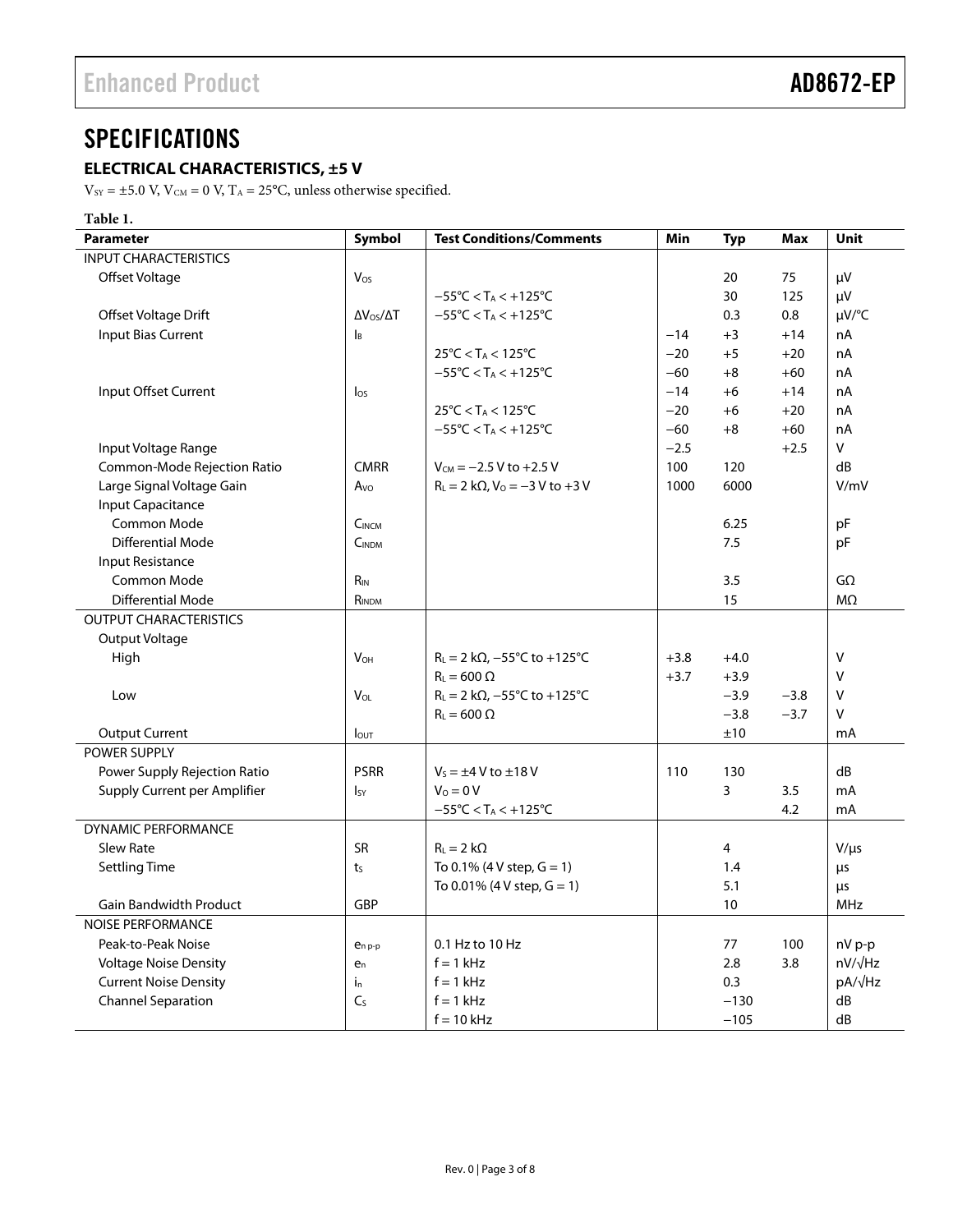## <span id="page-3-0"></span>**ELECTRICAL CHARACTERISTICS, ±15 V**

 $V_s = \pm 15.0$  V,  $V_{CM} = 0$  V,  $T_A = 25$ °C, unless otherwise specified.

## **Table 2.**

| <b>Parameter</b>              | Symbol                    | <b>Test Conditions/Comments</b>                         | Min   | <b>Typ</b> | Max     | Unit           |
|-------------------------------|---------------------------|---------------------------------------------------------|-------|------------|---------|----------------|
| <b>INPUT CHARACTERISTICS</b>  |                           |                                                         |       |            |         |                |
| Offset Voltage                | $V_{OS}$                  |                                                         |       | 20         | 75      | μV             |
|                               |                           | $-55^{\circ}$ C < T <sub>A</sub> < $+125^{\circ}$ C     |       | 30         | 125     | μV             |
| Offset Voltage Drift          | $\Delta V_{OS}/\Delta T$  | $-55^{\circ}$ C < T <sub>A</sub> < $+125^{\circ}$ C     |       | 0.3        | 0.8     | µV/°C          |
| <b>Input Bias Current</b>     | $\mathsf{I}_{\mathsf{B}}$ |                                                         | $-14$ | $+3$       | $+14$   | nA             |
|                               |                           | $25^{\circ}$ C < T <sub>A</sub> < 125 $^{\circ}$ C      | $-20$ | $+5$       | $+20$   | nA             |
|                               |                           | $-55^{\circ}$ C < T <sub>A</sub> < $+125^{\circ}$ C     | $-60$ | $+8$       | $+60$   | nA             |
| Input Offset Current          | $\log$                    |                                                         | $-14$ | $+6$       | $+14$   | nA             |
|                               |                           | $25^{\circ}$ C < T <sub>A</sub> < 125 $^{\circ}$ C      | $-20$ | $+6$       | $+20$   | nA             |
|                               |                           | $-55^{\circ}$ C < T <sub>A</sub> < $+125^{\circ}$ C     | $-60$ | $+8$       | $+60$   | nA             |
| Input Voltage Range           |                           |                                                         | $-12$ |            | $+12$   | V              |
| Common-Mode Rejection Ratio   | <b>CMRR</b>               | $V_{CM} = -12 V to +12 V$                               | 100   | 120        |         | dB             |
| Large Signal Voltage Gain     | Avo                       | $R_L = 2 k\Omega$ , $V_0 = -10 V$ to +10 V              | 1000  | 6000       |         | V/mV           |
| <b>Input Capacitance</b>      |                           |                                                         |       |            |         |                |
| Common Mode                   | <b>CINCM</b>              |                                                         |       | 6.25       |         | pF             |
| <b>Differential Mode</b>      | <b>CINDM</b>              |                                                         |       | 7.5        |         | pF             |
| Input Resistance              |                           |                                                         |       |            |         |                |
| Common Mode                   | $R_{IN}$                  |                                                         |       | 3.5        |         | $G\Omega$      |
| <b>Differential Mode</b>      | RINDM                     |                                                         |       | 15         |         | $M\Omega$      |
| <b>OUTPUT CHARACTERISTICS</b> |                           |                                                         |       |            |         |                |
| Output Voltage                |                           |                                                         |       |            |         |                |
| High                          | <b>V<sub>OH</sub></b>     | $R_L = 2 k\Omega$ , -55°C to +125°C                     | 13.2  | 13.8       |         | V              |
|                               |                           | $R_L = 600 \Omega$                                      | 11    | 12.3       |         | v              |
| Low                           | $V_{OL}$                  | $R_L = 2 k\Omega$ , $-55^{\circ}$ C to $+125^{\circ}$ C |       | $-13.8$    | $-13.2$ | $\vee$         |
|                               |                           | $R_L = 600 \Omega$                                      |       | $-12.4$    | $-11$   | V              |
| <b>Output Current</b>         | <b>l</b> out              |                                                         |       | ±20        |         | mA             |
| <b>Short Circuit Current</b>  | <sub>Isc</sub>            |                                                         |       | ±30        |         | mA             |
| POWER SUPPLY                  |                           |                                                         |       |            |         |                |
| Power Supply Rejection Ratio  | <b>PSRR</b>               | $V_s = \pm 4$ V to $\pm 18$ V                           | 110   | 130        |         | dB             |
| Supply Current per Amplifier  | $I_{SY}$                  | $V_0 = 0 V$                                             |       | 3          | 3.5     | mA             |
|                               |                           | $-55^{\circ}$ C < T <sub>A</sub> < $+125^{\circ}$ C     |       |            | 4.2     | mA             |
| DYNAMIC PERFORMANCE           |                           |                                                         |       |            |         |                |
| <b>Slew Rate</b>              | <b>SR</b>                 | $R_L = 2 k\Omega$                                       |       | 4          |         | $V/\mu s$      |
| <b>Settling Time</b>          | ts                        | To 0.1% (10 V step, $G = 1$ )                           |       | 2.2        |         | μs             |
|                               |                           | To 0.01% (10 V step, $G = 1$ )                          |       | 6.3        |         | μs             |
| <b>Gain Bandwidth Product</b> | GBP                       |                                                         |       | 10         |         | MHz            |
| <b>NOISE PERFORMANCE</b>      |                           |                                                         |       |            |         |                |
| Peak-to-Peak Noise            | $e_{n,p-p}$               | 0.1 Hz to 10 Hz                                         |       | 77         | 100     | nV p-p         |
| <b>Voltage Noise Density</b>  | $e_n$                     | $f = 1$ kHz                                             |       | 2.8        | 3.8     | $nV/\sqrt{Hz}$ |
| <b>Current Noise Density</b>  | $i_{n}$                   | $f = 1$ kHz                                             |       | 0.3        |         | pA/√Hz         |
| <b>Channel Separation</b>     | $C_{S}$                   | $f = 1$ kHz                                             |       | $-130$     |         | dB             |
|                               |                           | $f = 10$ kHz                                            |       | $-105$     |         | ${\sf dB}$     |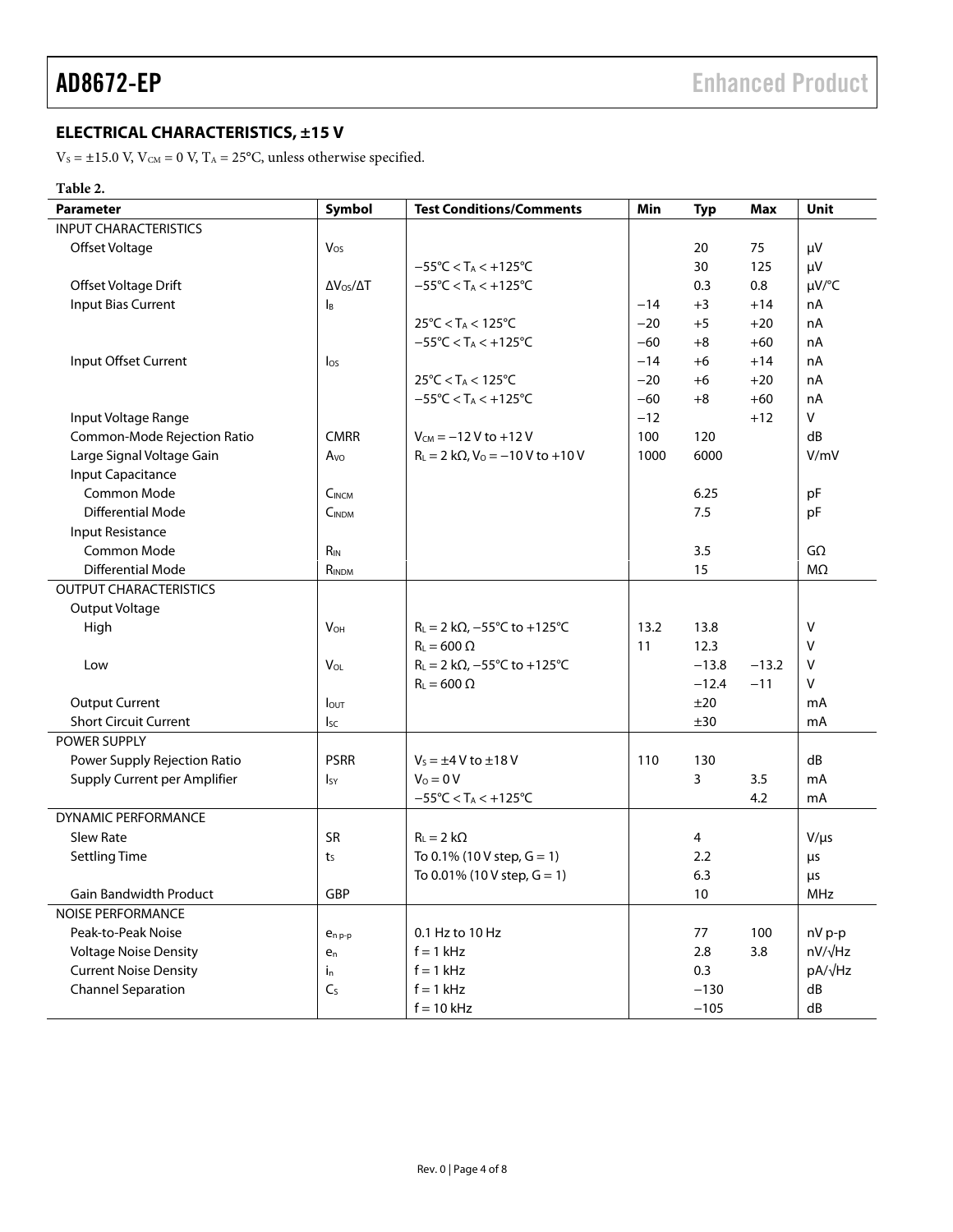# <span id="page-4-0"></span>ABSOLUTE MAXIMUM RATINGS

#### **Table 3.**

| <b>Parameter</b>                           | Rating                               |
|--------------------------------------------|--------------------------------------|
| Supply Voltage                             | 36V                                  |
| Input Voltage                              | $V_{S-}$ to $V_{S+}$                 |
| Differential Input Voltage                 | ±0.7V                                |
| <b>Output Short-Circuit Duration</b>       | Indefinite                           |
| Storage Temperature Range                  | $-65^{\circ}$ C to +150 $^{\circ}$ C |
| <b>Operating Temperature Range</b>         | $-55^{\circ}$ C to $+125^{\circ}$ C  |
| Junction Temperature Range                 | $-65^{\circ}$ C to +150 $^{\circ}$ C |
| Lead Temperature Range (Soldering, 60 sec) | 300 $\degree$ C                      |

Stresses at or above those listed under Absolute Maximum Ratings may cause permanent damage to the product. This is a stress rating only; functional operation of the product at these or any other conditions above those indicated in the operational section of this specification is not implied. Operation beyond the maximum operating conditions for extended periods may affect product reliability.

## <span id="page-4-1"></span>**THERMAL RESISTANCE**

θ<sub>JA</sub> is specified for the worst-case conditions, that is, θ<sub>JA</sub> is specified for the device soldered on a 4-layer circuit board for surface-mount packages.

#### **Table 4.**

| Package Type        | <b>U</b> JA | $θ$ ις | Unit |
|---------------------|-------------|--------|------|
| 8-Lead SOIC N (R-8) |             | 43     | /W   |

## <span id="page-4-2"></span>**ESD CAUTION**



ESD (electrostatic discharge) sensitive device. Charged devices and circuit boards can discharge without detection. Although this product features patented or proprietary protection circuitry, damage may occur on devices subjected to high energy ESD. Therefore, proper ESD precautions should be taken to avoid performance degradation or loss of functionality.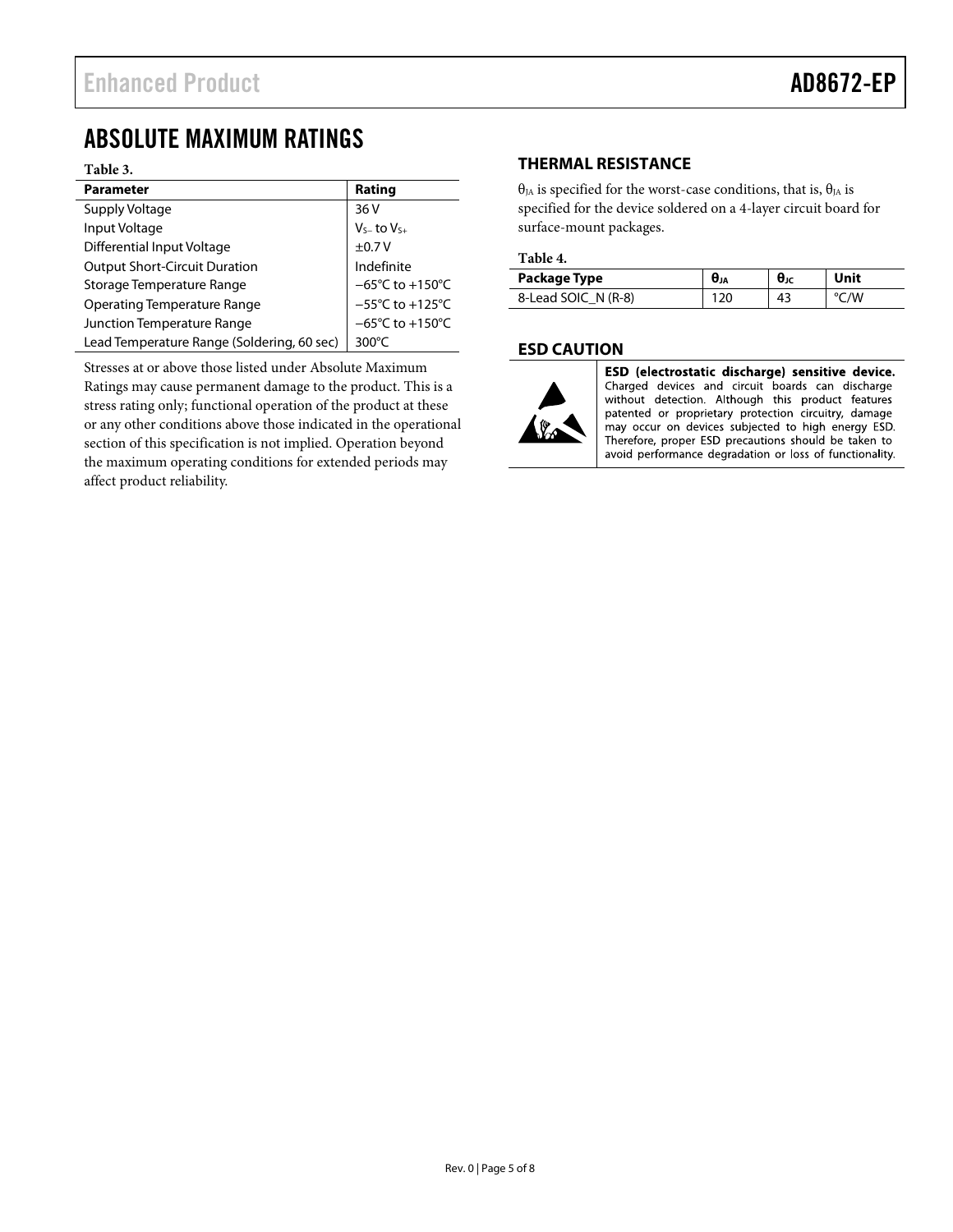# <span id="page-5-0"></span>TYPICAL PERFORMANCE CHARATERISTICS



*Figure 4. Input Offset Voltage Drift (TCV<sub>OS</sub>) Distribution, V<sub>S</sub> = ±5 V* 





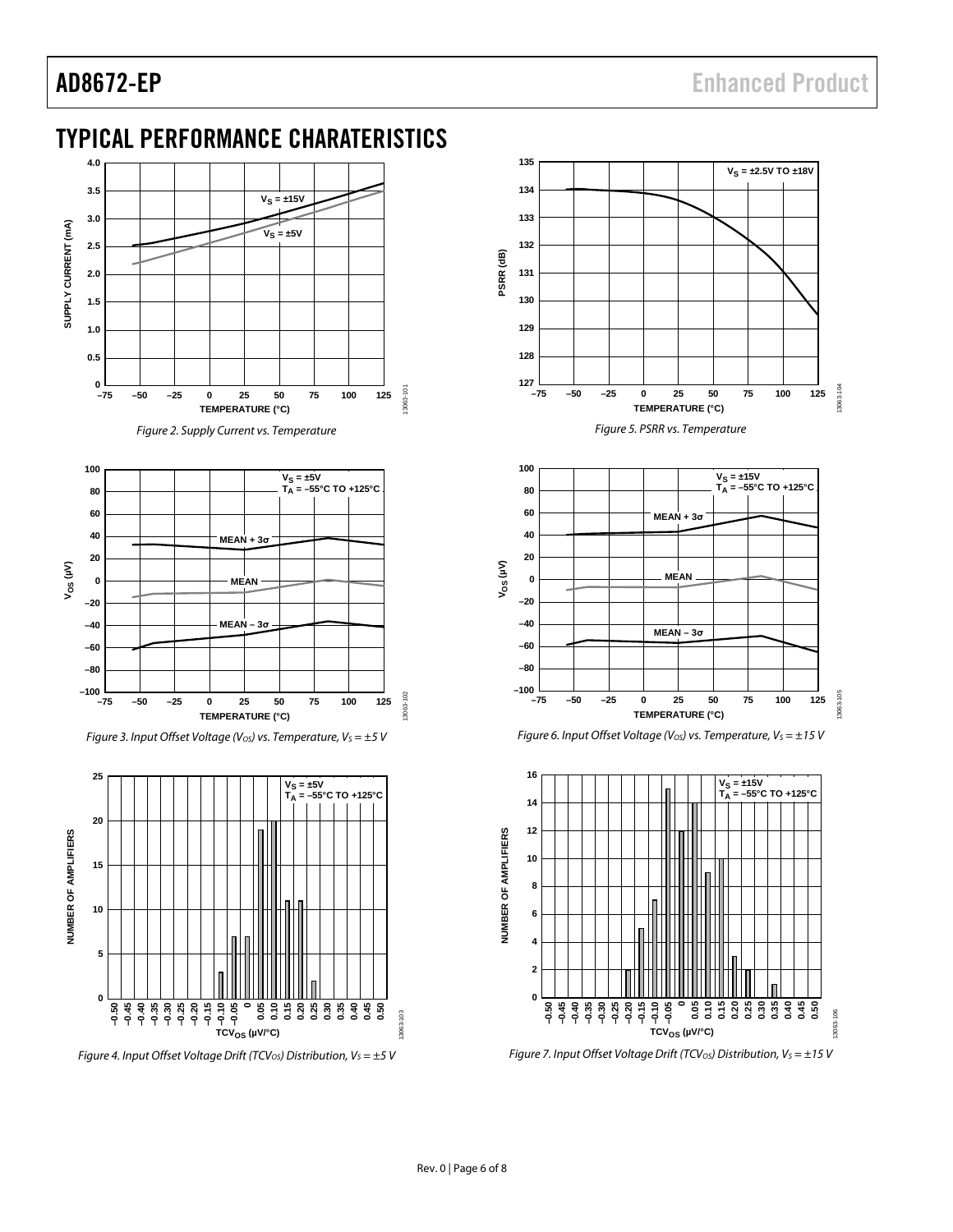# Enhanced Product **AD8672-EP**



*Figure 8. Input Bias Current (I<sub>B</sub>) vs. Temperature, V<sub>S</sub> = ±5 V* 







*Figure 10. Open-Loop Gain (AVO) vs. Temperature*



*Figure 11. Input Bias Current (I<sub>B</sub>) vs. Temperature, V<sub>S</sub> = ±15 V* 



*Figure 12. Output Voltage Low vs. Temperature*